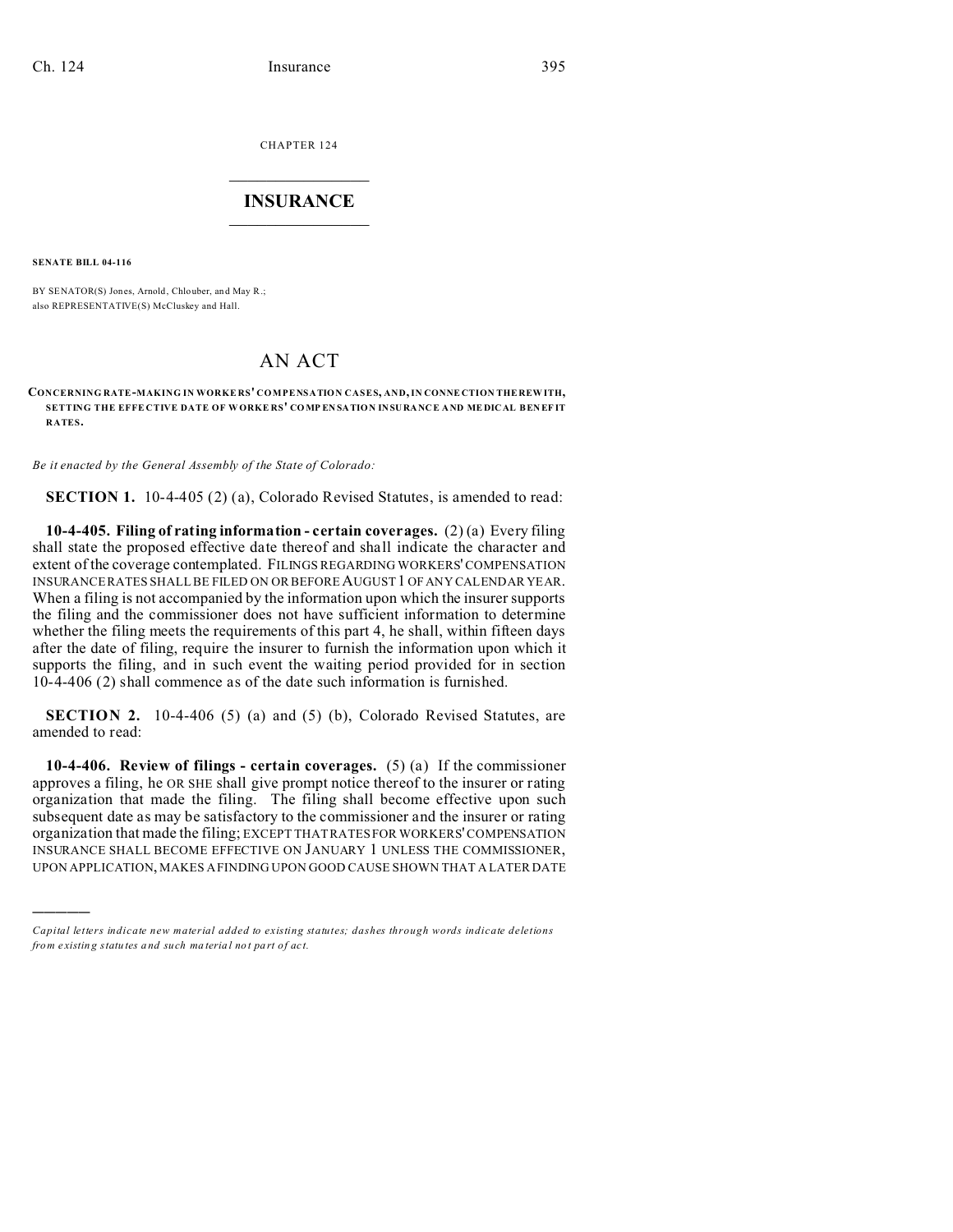396 Insurance Ch. 124

IS NECESSARY OR APPROPRIATE FOR THE IMPLEMENTATION OF SUCH FILING.

(b) If the filing is deemed approved in the absence of affirmative action by the commissioner, as provided in subsection (2) of this section, it shall become effective upon such subsequent date as may be satisfactory to the commissioner and the insurer or rating organization that made the filing; EXCEPT THAT RATES FOR WORKERS' COMPENSATION INSURANCE SHALL BECOME EFFECTIVE ON JANUARY 1 UNLESS THE COMMISSIONER, UPON APPLICATION, MAKES A FINDING UPON GOOD CAUSE SHOWN THAT A LATER DATE IS NECESSARY OR APPROPRIATE FOR THE IMPLEMENTATION OF SUCH FILING.

**SECTION 3.** 10-4-407 (2), Colorado Revised Statutes, is amended to read:

**10-4-407. Hearings.** (2) If the commissioner's order disapproves the filing, the rate change shall not be placed into effect. If the commissioner's order approves the filing or any portion thereof, the approved rate filing shall become effective upon such subsequent date as may be satisfactory to the insurer or rating organization that made the filing; EXCEPT THAT RATES FOR WORKERS' COMPENSATION INSURANCE SHALL BECOME EFFECTIVE ON JANUARY 1 UNLESS THE COMMISSIONER, UPON APPLICATION, MAKES A FINDING UPON GOOD CAUSE SHOWN THAT A LATER DATE IS NECESSARY OR APPROPRIATE FOR THE IMPLEMENTATION OF SUCH FILING.

**SECTION 4.** 8-42-101 (3) (a) (I), Colorado Revised Statutes, is amended to read:

**8-42-101. Employer must furnish medical aid - approval of plan - fee schedule - contracting for treatment - no recovery from employee - medical treatment guidelines - accreditation of physicians - repeal.** (3) (a) (I) The director shall establish a schedule fixing the fees for which all medical, surgical, hospital, dental, nursing, and vocational rehabilitation treatment rendered to employees under this section shall be compensated, and it is unlawful, void, and unenforceable as a debt for any physician, chiropractor, hospital, person, or institution to contract with, bill, or charge any patient for services, rendered in connection with injuries coming within the purview of this article or an applicable fee schedule, which are or may be in excess of said fee schedule unless such charges are approved by the director. Fee schedules shall be reviewed on or before July 1 of each year by the director, and appropriate health care practitioners shall be given a reasonable opportunity to be heard as required pursuant to section 24-4-103, C.R.S., prior to fixing the fees, impairment rating guidelines, which shall be based on the revised third edition of the "American Medical Association Guides to the Evaluation of Permanent Impairment", in effect as of July 1, 1991, and medical treatment guidelines and utilization standards. FEE SCHEDULES ESTABLISHED PURSUANTTO THIS SUBPARAGRAPH(I) SHALL TAKE EFFECT ON JANUARY 1. The director shall promulgate rules and regulations concerning reporting requirements, penalties for failure to report correctly or in a timely manner, utilization control requirements for services provided under this section, and the accreditation process in subsection (3.6) of this section.

**SECTION 5. Effective date.** This act shall take effect at 12:01 a.m. on the day following the expiration of the ninety-day period after final adjournment of the general assembly that is allowed for submitting a referendum petition pursuant to article V, section 1 (3) of the state constitution (August 4, 2004, if adjournment sine